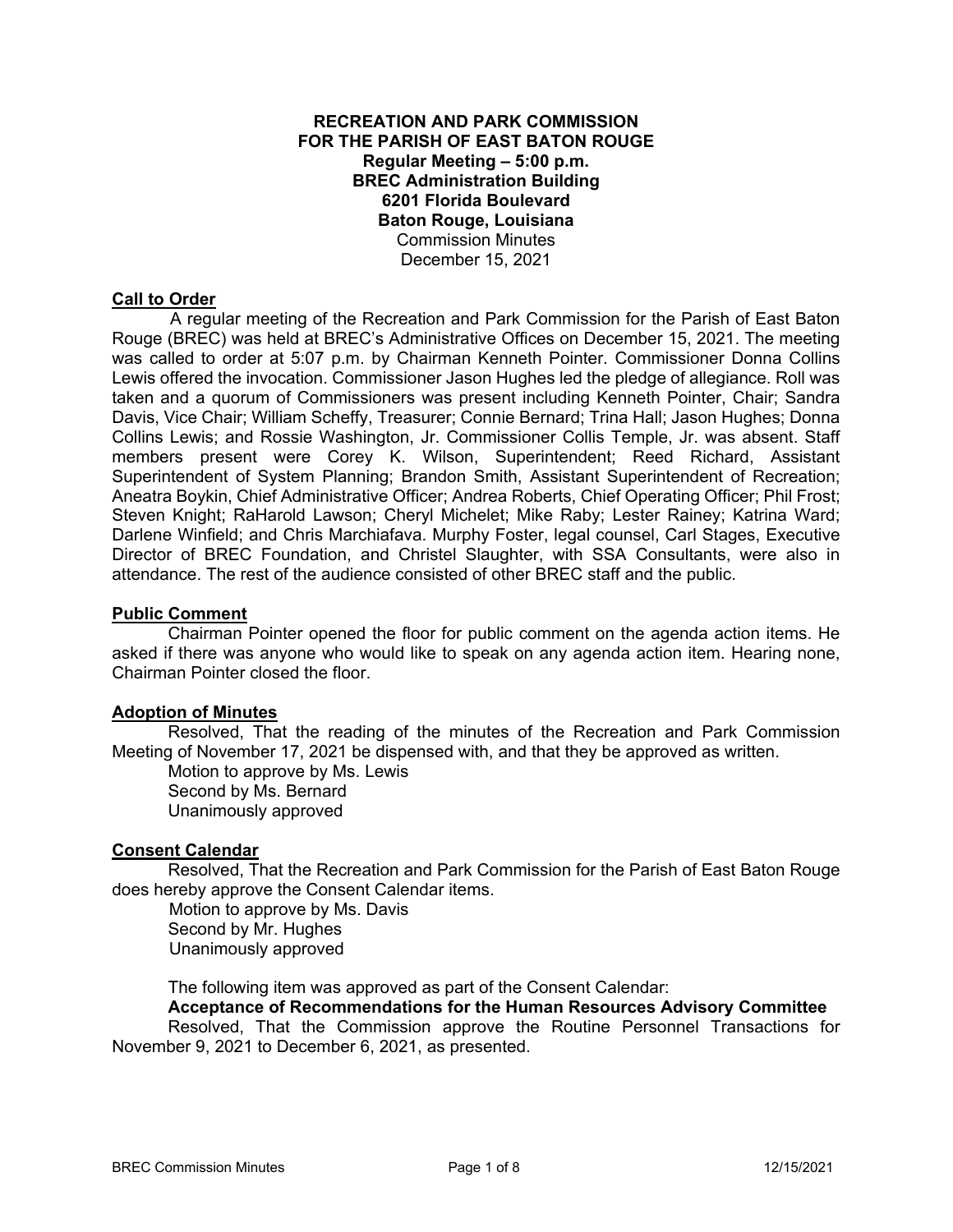#### **Presentations**

Chairman Pointer recognized Superintendent Wilson who presented employee service awards to the following staff:

5 Years Elizabeth Savoca Harold Zanders

15 Years William Ducote Darlene Winfield

20 Years Tommie Rome

25 Years Brad Funderburk

Mr. Wilson introduced Christel Slaughter, with SSA Consultants, who gave a presentation comparing the corporate and cabinet model reporting structures to those of BREC and other organizations and park agencies. She noted that in utilizing the corporate model for BREC the Chief Financial Officer (CFO) would report directly to the Superintendent. The CFO would be expected to bring a wider range of financial services to BREC including financial forecasting, analytics and performance measures. The Superintendent stated that the CFO would be expected evaluate the Finance Department operations to make recommendations regarding staffing and any necessary reorganization. There was an extended discussion about the new role and some of the challenges in recruiting for the position.

Chairman Pointer recognized Reed Richard who gave the construction update.

The Commission viewed a brief video spotlighting the Creole Christmas Holiday Fair at Magnolia Mound which included tours, demonstrations, vendors, and entertainment. Also highlighted were the events scheduled in January throughout the parish.

## **Reports of Officers and Standing Committees**

Chairman Pointer recognized Mr. Wilson for the Superintendent's Report. The Superintendent stated that there were several administrative matters for consideration. He stated that the first item was:

Resolved, That the Commission approve the 2022 Commission meeting dates. Motion by Ms. Hall Second by Mr. Hughes Unanimously approved

The meeting dates are as follows: January 27, 2022 February 24, 2022 March 24, 2022 April 28, 2022 May 26, 2022 June 23, 2022 July 28, 2022 August 25, 2022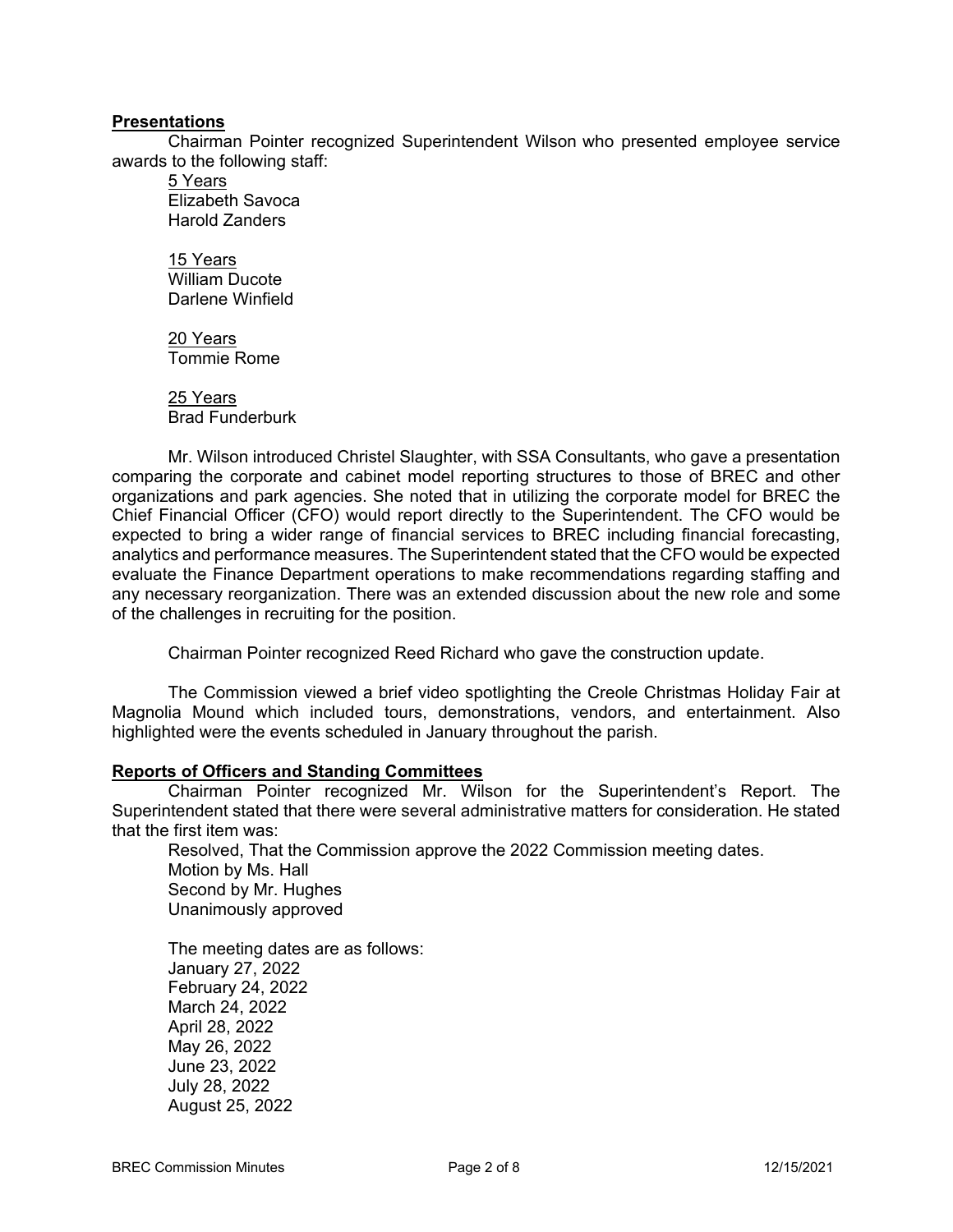September 29, 2022 October 27, 2022 November 16, 2022 December 14, 2022

Mr. Wilson read the following resolution:

Resolved, That the Commission approve the Cooperative Endeavor Agreement between BREC and the Baton Rouge Area Kids Fore Golf Foundation; authorize the Superintendent to execute the necessary documents.

The Superintendent and Golf Director Mike Raby then explained the relationship between The First Tee/Baton Rouge Area Kids Fore Golf Foundation and BREC.

Mr. Scheffy made a motion to approve the resolution. Ms. Lewis seconded. The motion was unanimously approved.

 The Superintendent gave a brief explanation of the next item and read the following resolution:

Resolved, that the Commission approve a Right-of-Way Instrument granting two 30' wide servitudes to Entergy Louisiana LLC in Highland Road Park on the south side of Highland Road for two poles and guy anchors connected by non-energized wires across Highland Road to serve as anchors for two existing Entergy power poles on the north side of Highland Road contingent upon final legal review. Authorize superintendent to execute necessary documents.

Motion to approve by Ms. Bernard Second by Mr. Hughes Approved by unanimous consent

Mr. Wilson told the Commission about the final item which was the approval of a Commitment Agreement required prior to accepting a grant from the Louisiana Department of Environmental Quality. He then read the following resolution:

Resolved, That the Commission approve authorizing the Superintendent to execute the Commitment Agreement as required by Louisiana Department of Environmental Quality (LDEQ), in conjunction with the Louisiana Department of Natural Resources (LDNR), in anticipation of accepting the award of \$107,000 to be used toward the acquisition of two (2) new light duty zero emission Level 2 Chargers and one (1) Direct Current Fast Charger (DCFC), as eligible under the Volkswagen Environmental Mitigation Trust. BREC will assume the responsibility for the equipment acquisition, installation, maintenance, and provide the estimated annual usage, number, and type of vehicles served.

Motion by Ms. Lewis Second by Ms. Davis

Under Communications, the Superintendent noted some of the challenges and successes experienced by BREC since 2019. They included two surges of Covid which resulted in more hospitalizations and death including the death of both an employee and a Commissioner. Some of the challenges of 2021 included managing vaccination statuses of employees and the public, the loss of power for five days and damage caused by Hurricane Ida, and the introduction of Senate Bill 205 in the Louisiana Legislature. Some of the successes include the approval of the Diversity, Equity and Inclusion Policy and the Small Business Opportunity Program; receiving a \$4,700,000 grant from the Louisiana Watershed Initiative; starting the community engagement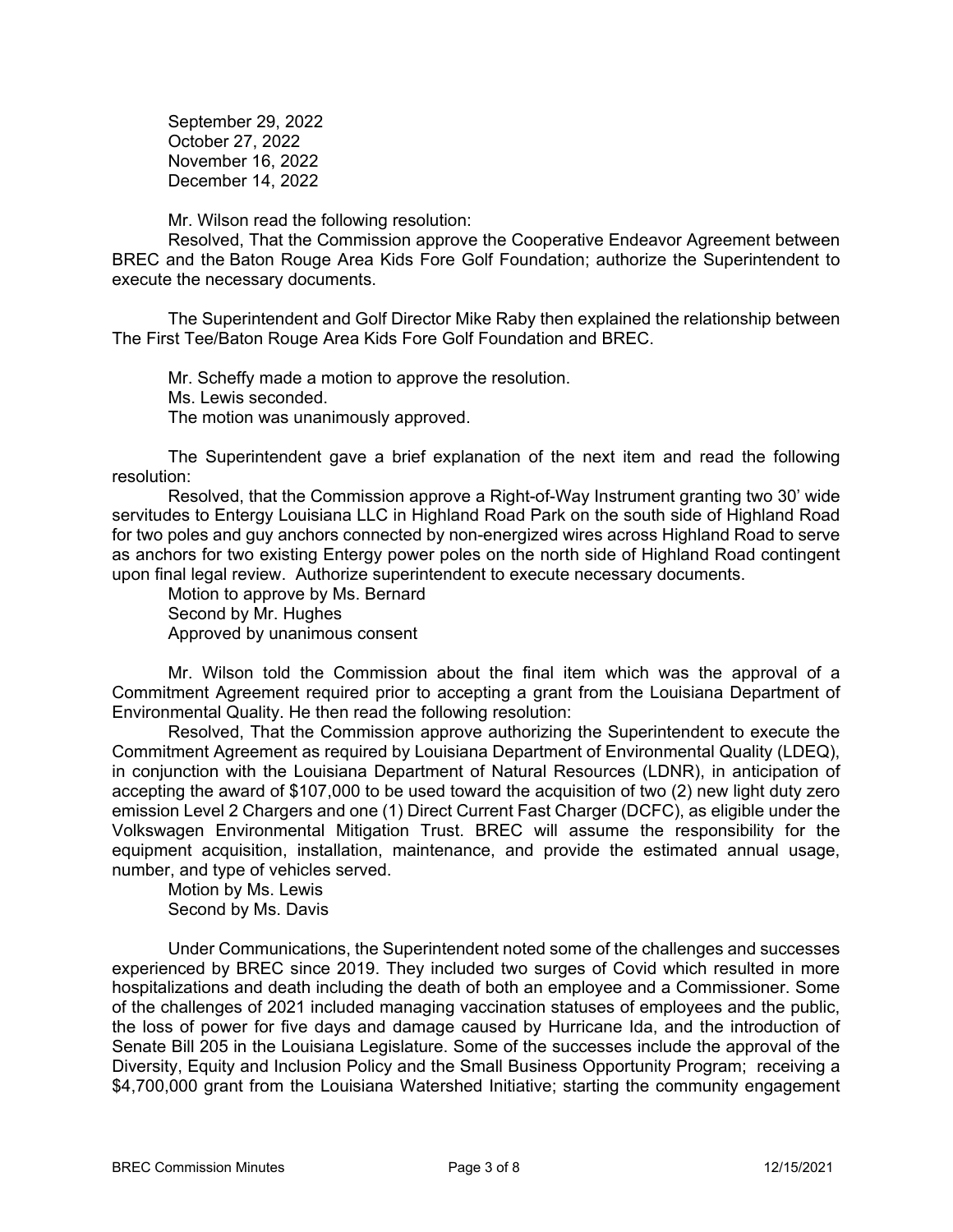project; and the exceptional participation and attendance experienced by Golf, Recreation and the Zoo.

The Chairman recognized Mr. Scheffy for the Finance Advisory Committee report. Mr. Scheffy stated that per the recommendation of the auditor the money paid as BREC's contribution to the Lakes Project will be reclassified from a capital outlay expense to intergovernmental fee in 2021. Mr. Scheffy recognized Lester Rainey, Interim Finance Director, who read the executive summary of the financial statements. Mr. Scheffy then read the following resolution:

Resolved, That the Commission accept the unaudited financial statements for the eleven months ending November 30, 2021 (fiscal year-to-date period January 1 – November 30, 2021), as presented.

Motion to approve by Ms. Bernard Second by Mr. Hughes Unanimously approved

Mr. Scheffy stated that he would like to take the items under Contracts and Bids together. He then read the following resolutions:

Resolved, That the Commission award Annual Contract 1795 – BREC Annual Contract for Janitorial Services for BREC Tennis Centers to the next lowest responsive bidder, Spic and Span Cleaning for items #1 through #6. The total estimated contract amount will be \$11,400. Contract will be for 12 months starting on February 1, 2022 thru January 31, 2023, with the option to renew for an additional 12-month term, at same prices, terms, and conditions, not to exceed 24 months.

Resolved, That the Commission award Sealed Bid 1813 – BREC Annual Contract for Trash Dumpster Services, to the lowest responsive bidder, Republic Services, Inc. DBA BFI Waste Services, LLC for items #1 through #6. The total estimated contract amount is \$84,380. Contract will be for 12 months starting on January 1, 2022 thru December 31, 2022, with the option to renew for two additional 12-month terms, at same prices, terms, and conditions, not to exceed 36 months.

Resolved, That the Commission award Sealed Bid 1814 – BREC Annual Contract for Recycling Dumpster Services, to the lowest responsive bidder, Republic Services, Inc. DBA BFI Waste Services, LLC for items #1 through #6. The total estimated contract amount is \$22,174.20; Contract will be for 12 months starting on January 1, 2022 thru December 31, 2022, with the option to renew for two additional 12-month terms, at same prices, terms, and conditions, not to exceed 36 months.

Motion to approve the three items by Mr. Washington Second by Ms. Hall Unanimously approved

Mr. Scheffy read the following resolution under Administrative Matters and gave an explanation of the item.

Resolved, That the Commission approve the revision of Comprehensive Fund Balance Policy, as presented.

Motion by Ms. Bernard Second by Ms. Hall Approved by unanimous consent

The Chairman stated that the next committee was Golf which had information items only.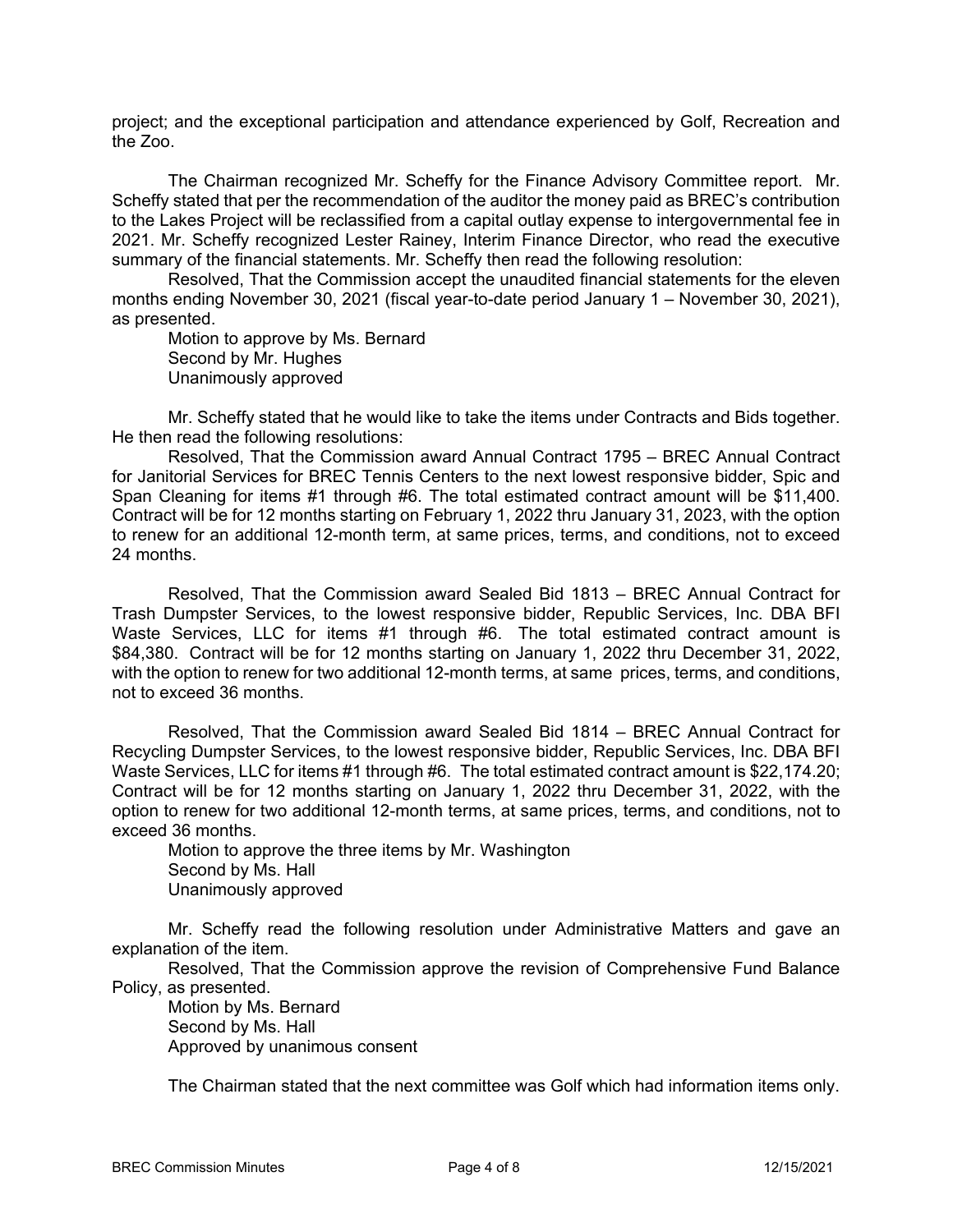Chairman Pointer then recognized Ms. Davis for the Human Resources Advisory Committee report. Ms. Davis introduced Darlene Winfield, Human Resources Director, to review the items requiring approval. Ms. Winfield gave a explanation of the first item being recommended for approval and read the following resolution:

Resolved, That the Commission approve reallocating the following positions based on market, one-third job review to said pay grades in accordance with BREC Salary Administration Guidelines, as presented.

| 1010 | 2000                              |
|------|-----------------------------------|
| 3004 | 3005                              |
| 3004 | 3005                              |
| 1001 | 1003                              |
| 1000 | 1001                              |
| 1011 | 2003                              |
| 1004 | 1005                              |
| 4004 | 4005                              |
| 1000 | 1001                              |
| 4000 | 4001                              |
|      | From Salary Grade To Salary Grade |

Motion to approve by Ms. Lewis Second by Ms. Davis Unanimously approved

Ms. Winfield reviewed the job titles and job descriptions being recommended for addition to the pay plan. She then read the following resolution:

Resolved, That the Commission approve adding the following new job title, job description and salary range to the Pay Plan effective January 1, 2022.

| <b>Job Title</b>               | <b>Salary Grade</b> | <b>Salary Range</b>         |
|--------------------------------|---------------------|-----------------------------|
| Visual Media Coordinator       | 2001                | \$38,139.03 - \$61,022.46   |
| Construction Tech 1            | 1005                | \$25,792.00 - \$41,267.20   |
| Construction Tech 2            | 1007                | \$28,272.00 - \$45,235.20   |
| <b>Chief Financial Officer</b> | 3005                | \$102,349.30 - \$163,758.88 |

 Mr. Scheffy spoke against requiring the Chief Financial Officer (CFO) to be a certified public accountant (CPA). He also asked for clarification of the description of job experience. Ms. Winfield stated that the job experience could be in either the public or private sector. There was an extensive discussion among the Commission regarding the CPA requirement for the Chief Financial Officer. Mr. Washington asked for Ms. Slaughter to comment.

After the discussion, Ms. Hall made a motion to amend the job description for the Chief Financial Officer to make the CPA requirement preferred instead of required, to reduce the salary range to 3004, and to approve the amended CFO job description and salary range and the three other job descriptions and salary ranges included in the resolution.

The motion was seconded by Ms. Bernard.

Approved without objection

 Chairman Pointer stated that the Recreation and Special Facilities Advisory Committee items were all information only and recognized Mr. Washington for a statement. Mr. Washington stated that the committee meeting included introductions to some of the recreation staff working with the public. This allowed for the committee to put faces with the staff in the field. Mr. Washington confirmed that the items were all information.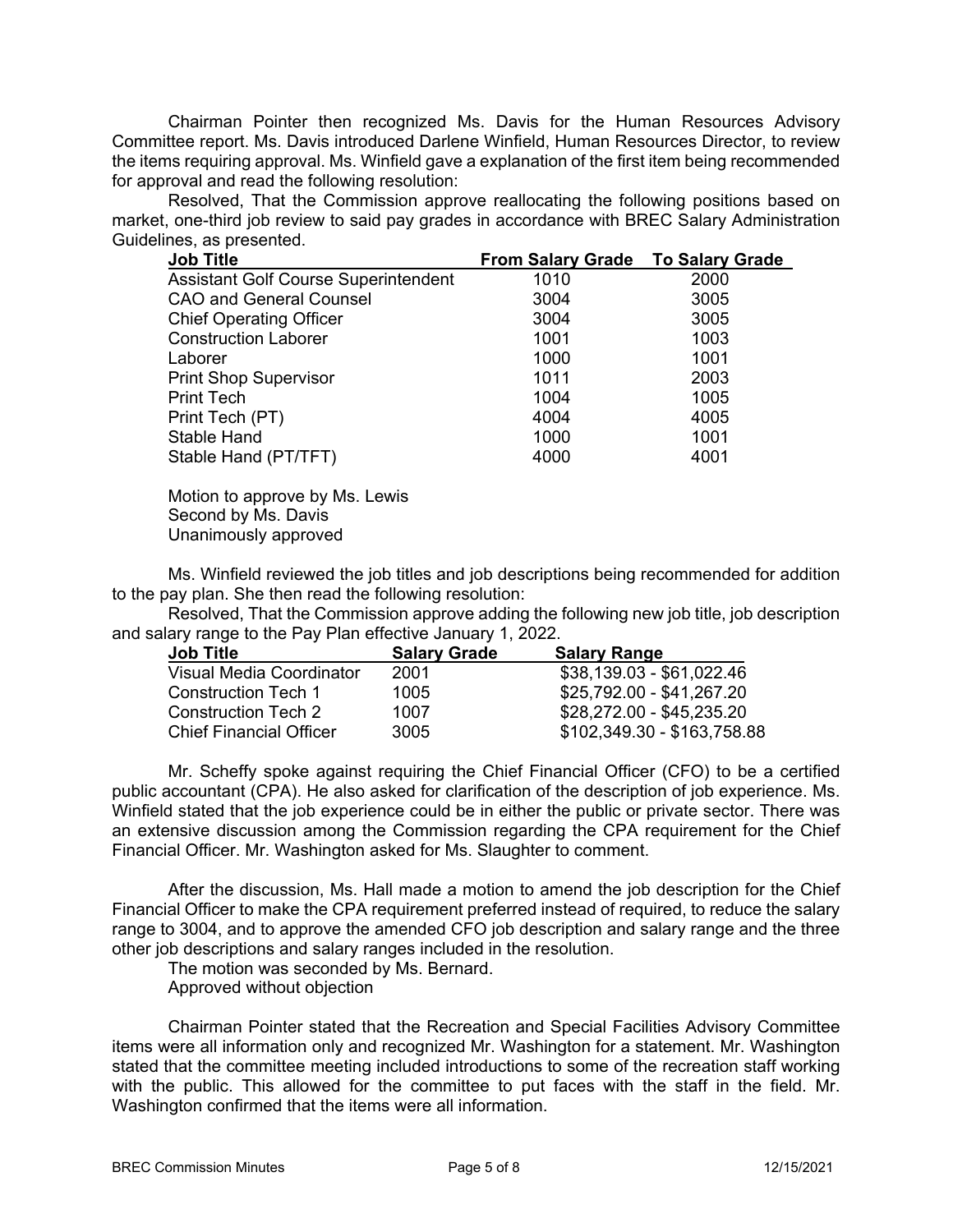Chairman Pointer stated that the Zoo Advisory Committee items were information only and recognized Mr. Hughes for a statement. Mr. Hughes thanked Zoo Director Phil Frost for his years of service.

Chairman Pointer recognized Ms. Hall for the Selection of Professionals Committee report. Ms. Hall stated that she was going to take items in groups. She read and explained the first two resolutions as follows:

Resolved, That the Commission award RFP No. 209 – Disaster Debris Removal Services to DRC Emergency Services, LLC to begin December 16, 2021 and end on December 15, 2022 at the prices, terms, and conditions listed with the option to renew for four (4) additional 12 month periods months, not to exceed 60 months, if agreed to by both parties in writing.

Resolved, That the Commission award RFP No. 210 – Disaster Debris Monitoring Services to Workforce Group, LLC to begin December 16, 2021 and end on December 15, 2022 at the prices, terms, and conditions listed with the option to renew for four (4) additional 12 month periods months, not to exceed 60 months, if agreed to by both parties in writing.

Mr. Scheffy asked about the responsibility of the contractors after a disaster. Ms. Hall and RaHarold Lawson explained their contractual responsibilities. Mr. Scheffy then made a motion to approve the two items.

Mr. Washington seconded. Approved unanimously

Ms. Hall stated that the next two items were related to Worker's Comp. She then read the following resolutions:

Resolved, That the Commission approve amending Contract #2020-00107 with Downtown Physical Therapy to increase the contract from \$50,000 to the new contract total of \$64,300 to pay the balance of an invoice from October plus projections for November and December 2021.

Resolved, That the Commission approve an increase to Contract #2019-0101 with Total Occupational Medicine in the amount of \$8,000 from \$49,000 to the new contract total of \$57,000.

 Motion to approve by Mr. Scheffy Second by Ms. Bernard Approved by unanimous consent

 Ms. Hall read the following two resolutions regarding services for the Finance Department. Resolved, That the Commission approve a contract with Robert Half International, Inc. doing business as Robert Half Management Resources in the amount \$9,600 for providing services to the Finance Department.

Resolved, That the Commission approve a contract with Robert Half International, Inc. doing business as Robert Half Management Resources, for the procurement of the services of a financial analyst for the period of January 1, 2022 – March 31, 2022 in the amount of \$39,680.00. Motion to approve by Mr. Scheffy Second by Mr. Washington

Unanimously approved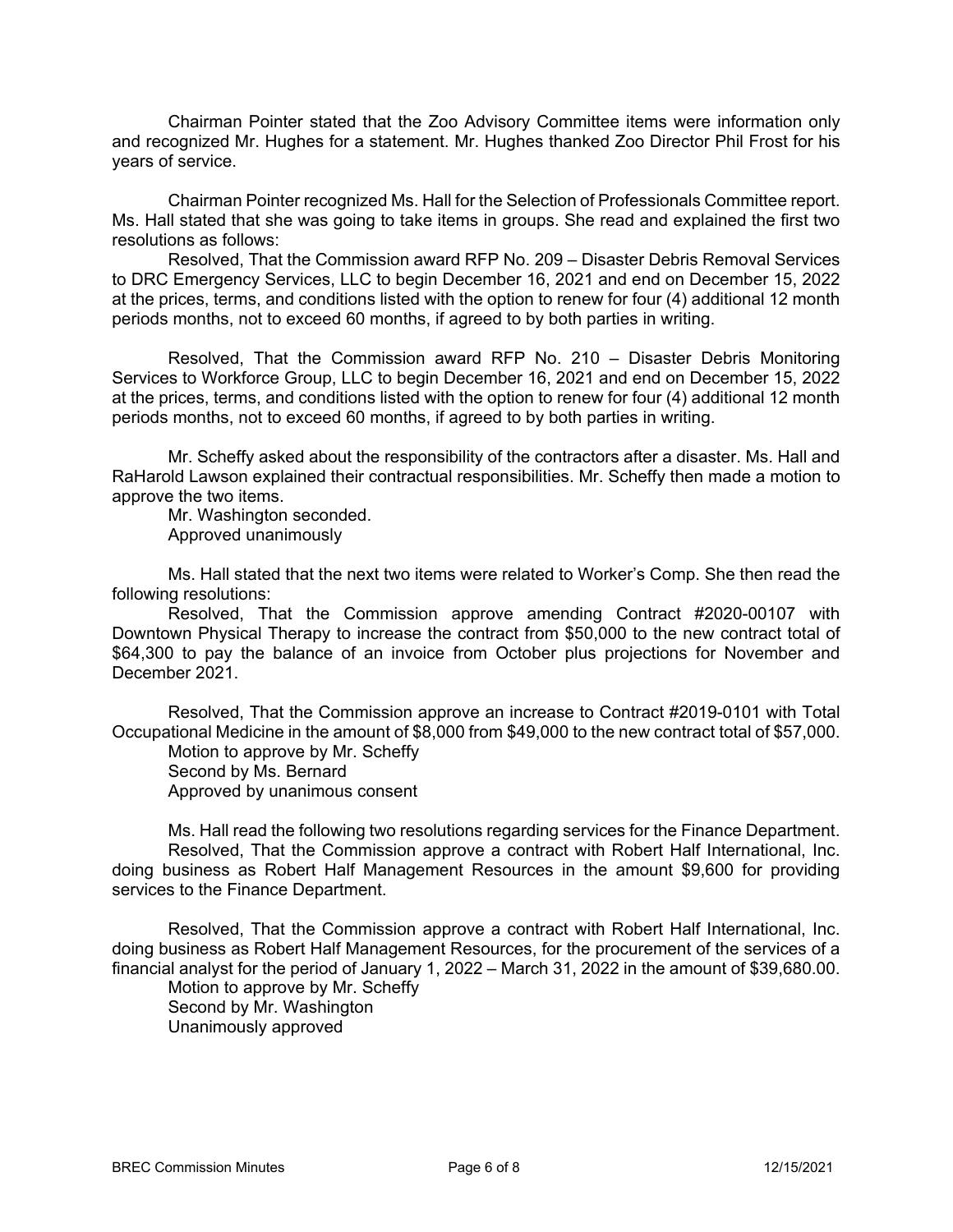Ms. Hall then read the following resolution:

Resolved, That the Commission approve amending Contract #2020-00079 with Postlethwaite and Netterville, APAC increasing it in the amount of \$51,500 for audit services and other required non-audit services, from \$66,000 to the new contract total of \$117,500.

Motion by Mr. Washington Second by Mr. Scheffy Unanimously approved

Ms. Hall recognized Mr. Richard who explained the change order item. Mr. Scheffy made a motion to approve, Ms. Hall seconded, and the motion was unanimously approved.

Mr. Richard explained the last item regarding the cooperative endeavor agreement with Sustainability Partners LLC.

Chairman Pointer noted that Mr. Richard had not read the resolution for the previous item. Mr. Richard read the following resolution:

Resolved, That the Commission approve Change Order No. 2 for additional tree removal and clearing for golf course modifications and new parking areas, necessary modifications to the waste water treatment system at the Zoo, necessary structural steel and concrete modifications at the off-holding exhibits in the zoo, two timber bridges for golf play, one of which was to be in the Guaranteed Maximum Price (GMP) Amendment #2 Contract, and a credit for changes involving an electrical transformer in the GMP Amendment #1 to the existing Contract with The Lemoine Company LLC, Construction Management at Risk Contractor (CMAR Contractor) for a portion of Phase 1 of the Greenwood Community Park and Baton Rouge Zoo project in the amount of \$410,160. Change Orders #1 and #2 increase the original contract amount by 3.31%.

Mr. Scheffy maintained his motion to approve the resolution.

Ms. Hall again seconded.

The motion was again unanimously approved.

Mr. Richard read the following resolution:

Resolved, That the Commission approve amending the Cooperative Endeavor Agreement and Service Addendum for Artificial Turf and LED Lighting Phase 1 with Sustainability Partners LLC to increase the estimated monthly cost from \$28,129/mo. to \$38,000/mo. for additional Infrastructure required for Oak Villa Park and Anna T. Jordan Park.

Mr. Scheffy expressed his concern about the increase in the contract since last month. The Superintendent explained that the reason for the increase was that BREC had added items to the scope of the contract.

Mr. Scheffy made a motion to approve. Ms. Hall seconded. The motion was unanimously approved.

 The Chairman stated that the next item was to hold a public hearing and adopt the 2022 Budget as amended. Chairman Pointer opened the floor for the public hearing and asked if there was anyone who would like to speak. Hearing none, he closed the public hearing.

 Chairman Pointer asked the Superintendent to speak on the budget. Mr. Wilson gave an explanation of the process and the outlined some the changes to the budget since November. The Commission was provided with a summary of the changes. Mr. Wilson gave an overview of the different categories included in the budget. He also introduced Katrina Ward in her new role